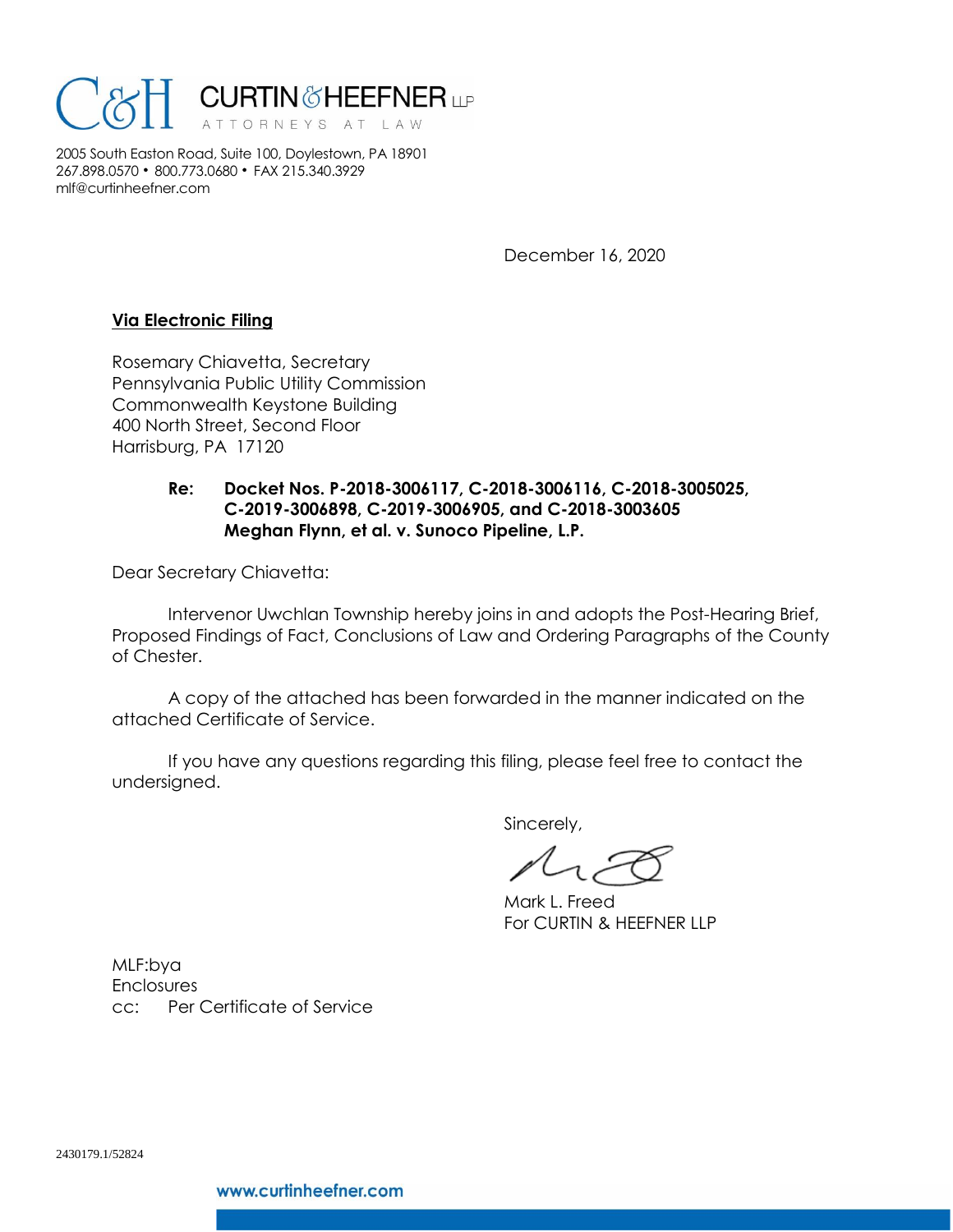## **CERTIFICATE OF SERVICE**

I hereby certify that I have this day served a true copy of the foregoing filing upon parties

identified below via email, unless otherwise indicated:

Robert Fox, Esquire Neil Witkes, Esquire Diana A. Silva, Esquire Manko, Gold, Katcher & Fox, LLP 401 City Avenue, Suite 901 Bala Cynwyd, PA 19004 rfox@mankogold.com nwitkes@mankogold.com dsilva@mankogold.com *Counsel for Sunoco Pipeline, LP*

Anthony D. Kanagy, Esquire Garrett P. Lent, Esquire Post & Schell PC 17 North Second Street 12th Floor Harrisburg, PA 17101-1601 akanagy@postschell.com glent@postschell.com *Counsel for Range Resources- Appalachia* 

Vincent M. Pompo, Esquire Guy A. Donatelli, Esquire Lamb McErlane PC 24 East Market St., Box 565 West Chester, PA 19382-0565 *[vpompo@lambmcerlane.com](mailto:vpompo@lambmcerlane.com) [gdonatelli@lambmcerlane.com](mailto:gdonatelli@lambmcerlane.com) Counsel for West Whiteland Township, East Goshen Township, Downingtown Area School District, Rose Tree Media School District*

Leah Rotenberg, Esquire Mays Connrad & Rotenberg, LLP 1235 Penn Avenue, Suite 202 Wyomissing, PA 19610 *rotenberg@mcr-attorneys.com Counsel for Twin Valley School District* Curtis Stambaugh, Esq. Assistant General Counsel Sunoco Pipeline, LP 212 N. Third Street, Suite 201 Harrisburg, PA 17101 *curtis.stambaugh@energytransfer.com Counsel for Sunoco Pipeline, LP*

Erin McDowell, Esquire 3000 Town Center Blvd. Canonsburg, PA 15317 *emcdowell@rangeresources.com Counsel for Range Resources Appalachia*

Michael S. Bomstein, Esquire Pinnola & Bomstein Suite 2126 Land Title Building 100 South Broad Street Philadelphia, PA 19110 *mbomstein@gmail.com Counsel for Flynn et al. Complainants*

Rich Raiders, Esquire Raiders Law  $606$  North  $5<sup>th</sup>$  Street Reading, PA 19601 *rich@raiderslaw.com Counsel for Andover Homeowners' Association, Inc.*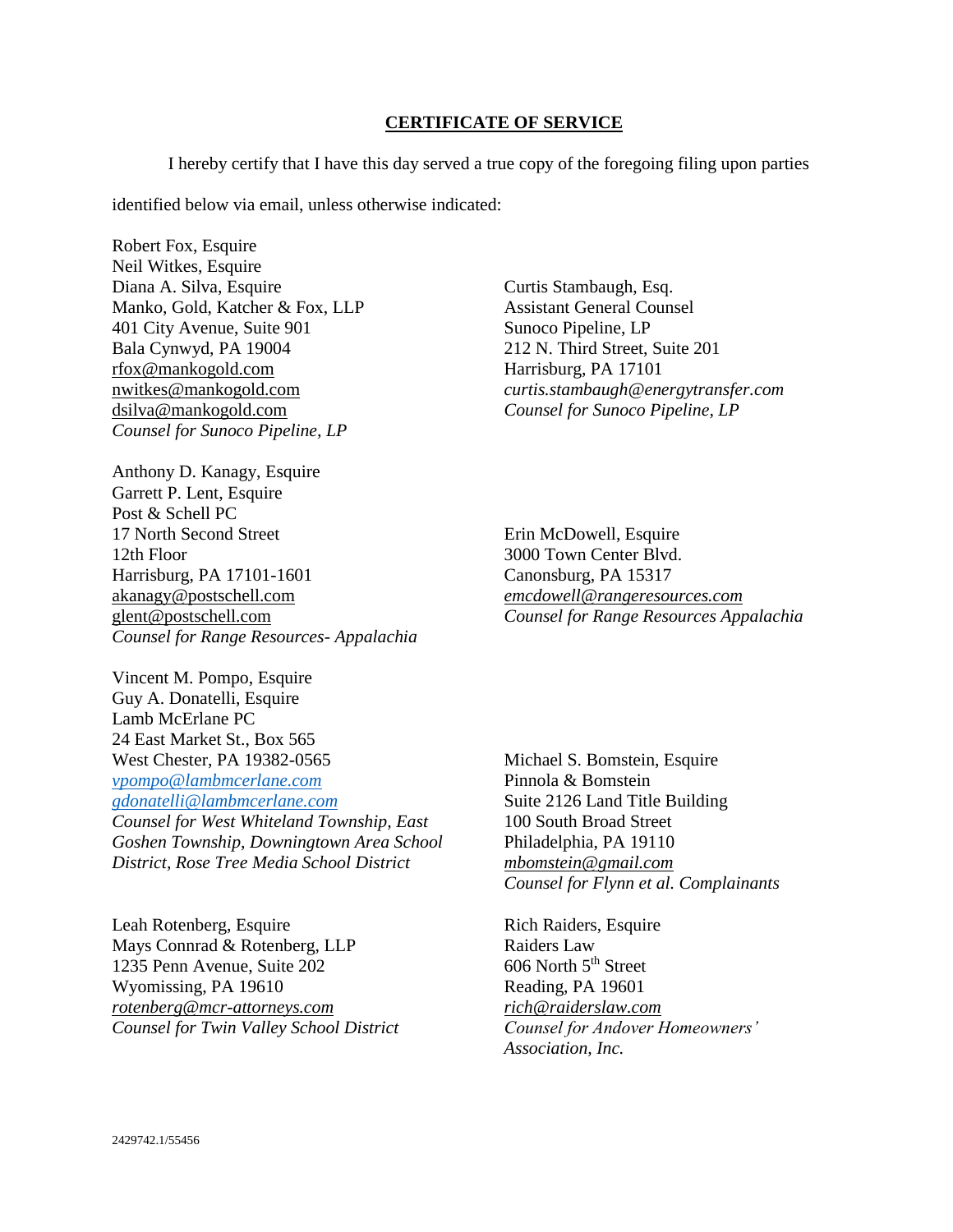James R. Flandreau, Esquire Paul Flandreau & Berger, LLP 320 West Front Street Media, PA 19063 *jflandreau@pfblaw.com Counsel for Middletown Township*

Patricia S. Biswanger, Esquire 217 North Monroe Street Media, PA 19063 *patbiswanger@gmail.com Counsel for Delaware County*

Thomas Casey 1113 Windsor Drive West Chester, PA 19380 *tcaseylegal@gmail.com Pro Se Intervenor*

Laura Obenski 14 South Village Avenue Exton, PA 19341 *ljobenski@gmail.com Pro Se Complainant*

Melissa DiBernardino 1602 Old Orchard Lane West Chester, PA 19380 *lissdibernardino@gmail.com Pro Se Complainant* 

James C. Dalton, Esquire Unruh Turner Burke & Frees 17 West Gay Street, Suite 200 P.O. Box 515 West Chester, PA 19381-0515 *jdalton@utbf.com Counsel for West Chester Area School District*

Virginia Marcille-Kerslake 103 Shoen Road Exton, PA 19341 *vkerslake@gmail.com Pro Se Intervenor*

James J. Byrne, Esquire Kelly S. Sullivan, Esquire McNichol Byrne & Matlawski, PC 1223 N. Providence Road Media, PA 19063 *[jjbyrne@mbmlawoffice.com](mailto:jjbyrne@mbmlawoffice.com) ksullivan@ mbmlawoffice.com Counsel for Thornbury Township*

Rebecca Britton 211 Andover Drive Exton, PA 19341 *rbrittonlegal@gmail.com Pro Se Complainant*

Michael P. Pierce, Esq. Pierce & Hughes, P.C. 17 Veterans Square P.O. Box 604 Media, PA 19063 *mppierce@pierceandhughes.com Counsel for Edgmont Township*